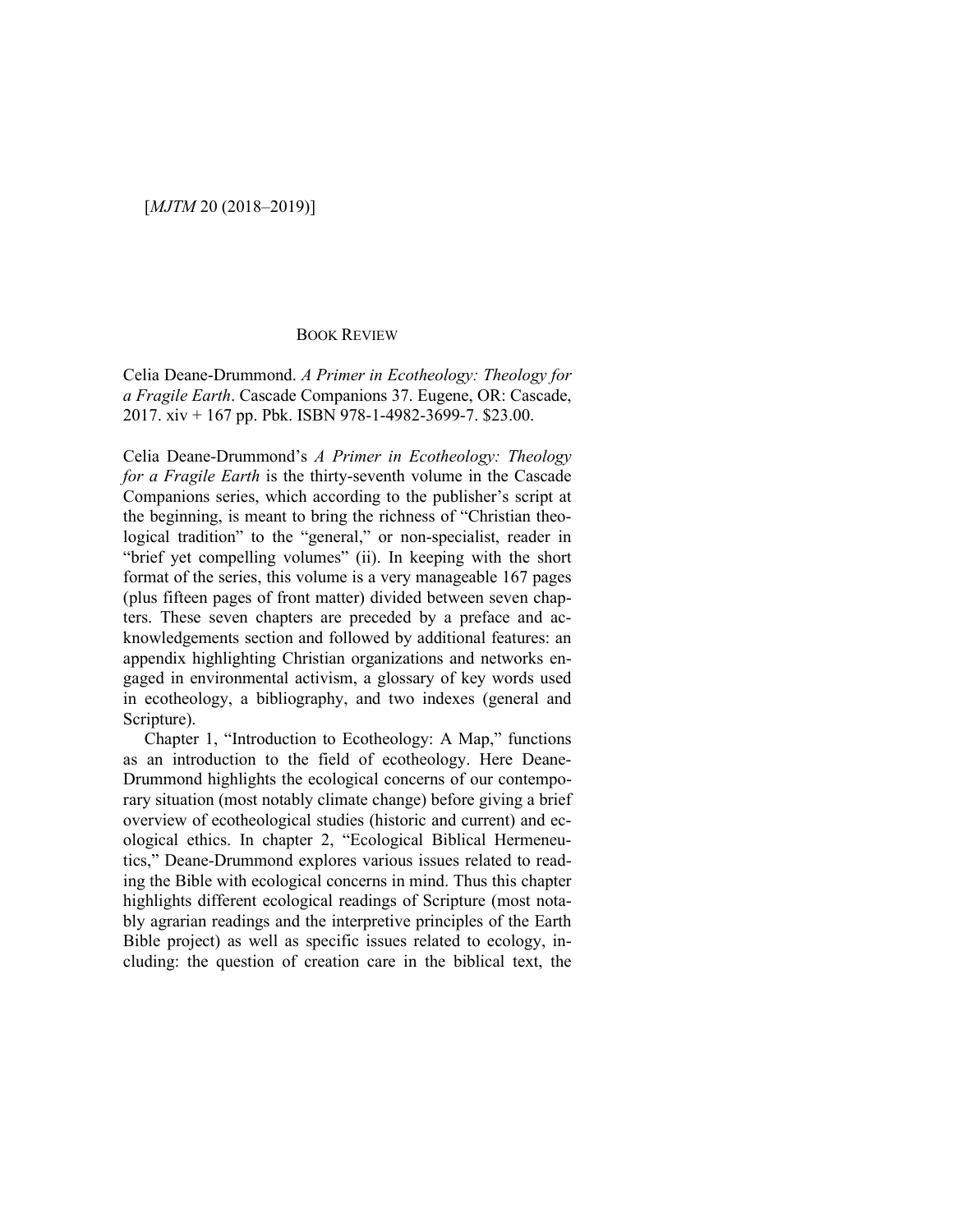## R34 *McMaster Journal of Theology and Ministry* 20

biblical worth and valuation of non-human creation, as well as questions connected to eschatology and the future of all creation.

In chapter 3, Deane-Drummond focuses on aspects of ecotheology that relate to liberation theology. Here, Deane-Drummond gives particular attention to liberation theologies from the majority world as well as the works of various eco-feminists. Chapter 4 functions both as an introduction to and evaluation of the second encyclical of pope Francis, *Laudato Si'* (also known by its subtitle, "On Care for our Common Home"). This encyclical was published in 2015 and, as Deane-Drummond argues, was significant because it put "ecotheology firmly on the map of Christian theology" (55).

Chapter 5, titled "Deep Incarnation," focuses on the relationship of Christ to ecological concerns and pays particular attention to the significance of the incarnation for Christian ecotheology. Chapter 6 focuses on humanity and explores what it means for human beings to be "created in the image of God," as well as the relationship (and interconnectedness) of humans with the broader creation. Deane-Drummond's concluding chapter 7 focuses on Christian ecological ethics and gives particular attention to the aspects of economy, sin, and justice before closing with specific steps that can help one to develop "theologically informed ecological ethics" (120).

Throughout the book, in each chapter, there are sidebars ("boxes"), which give short, specialized discussions related to the chapter's subject matter. The book concludes with a postscript that gives an appeal for the necessity of "practical wisdom" (125) in dealing with contemporary ecological concerns.

In my opinion, the primary strengths and weaknesses of this volume are related to the same issue, namely the short length of the volume. Regarding its strengths, this volume (true to its title) generally provides an excellent introduction to those interested in the subject of ecotheology. This book provides a good exposure to the field of ecotheology, particularly for Protestants and Evangelicals who might have limited exposure to the topic. Furthermore, the compact size of this volume makes it easy to read and its contents very accessible. The reflection questions at the end of each chapter are stimulating and naturally lend themselves to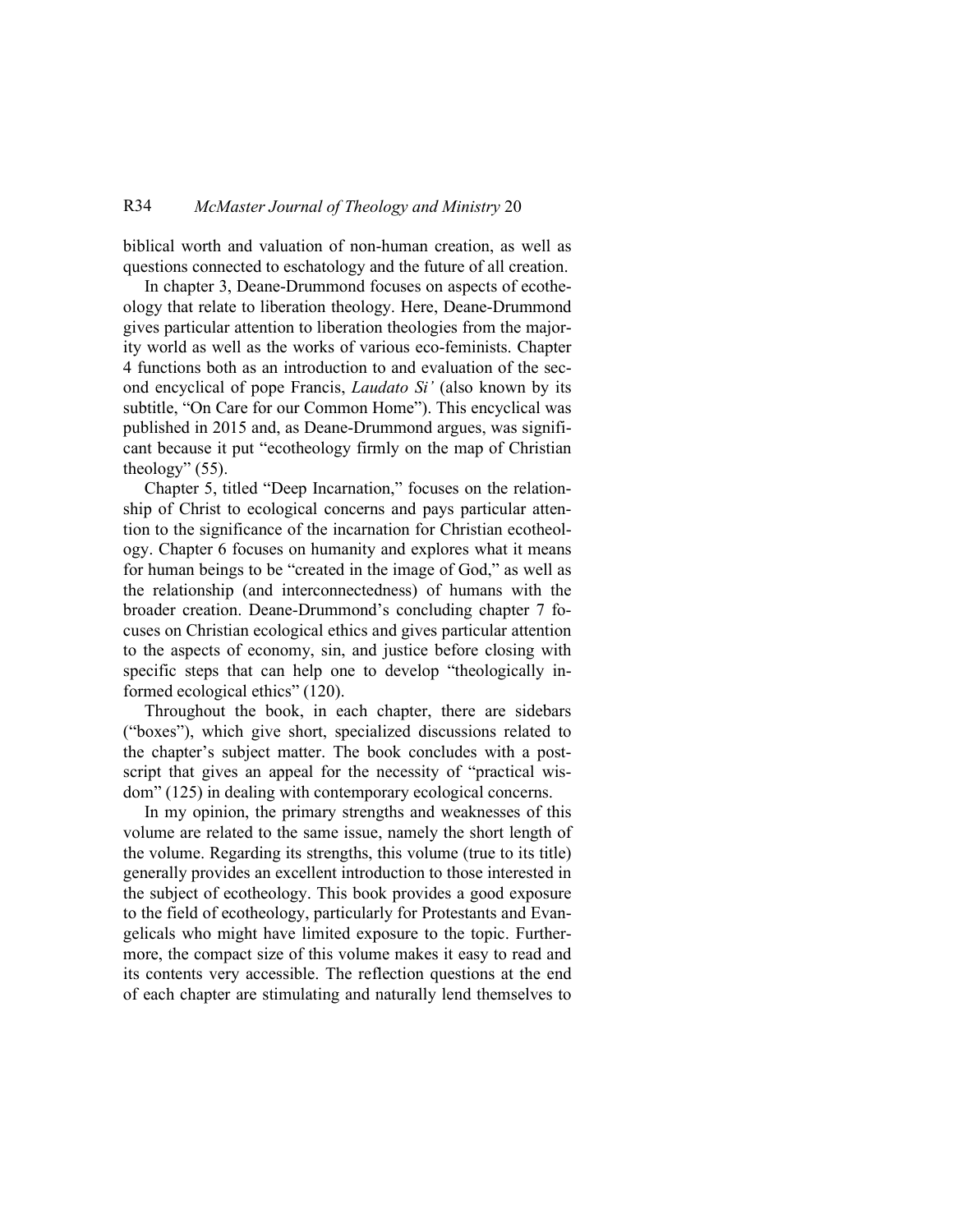## Review: DEANE-DRUMMOND *A Primer in Ecotheology* R35

classroom settings, where discussions would be encouraged. In short, Deane-Drummond is one of the leading scholars in the field of ecotheology, and this book presents her work in an abbreviated and therefore accessible manner to those who might not otherwise be familiar with her work. For those interested readers who would want to read a fuller treatment of the subject I would recommend Deane-Drummond's larger monograph *Eco-Theology* (Winona, MN: Anselm Academic, 2008), though this volume is now somewhat dated.

Another strength of this volume is that, beyond merely being a survey of the field of ecotheology, it also seeks to engage in the practical side of Christian ecotheology. I already mentioned the study questions at the end of each chapter, but this practical engagement can also be seen in the appendix, where Deane-Drummond lists Christian organizations (with links) that are actively engaged in environmental causes, as well as the seventh chapter and postscript, where Deane-Drummond lists specific ways that Christians can develop "theologically informed ecological ethics" (120). Indeed, given our current global ecological situation, inaction is increasingly *not* an option.

That being said, it must be acknowledged that this book is *necessarily* dated. Similar to ecology, the field of ecotheology is a 'fast-moving' field. New discoveries, new crises, as well as ever-increasing pressures (such as rapid climate change and biodiversity loss) push scientists, philosophers, and theologians to continually answer new and arising situations. In this sense, Deane-Drummond's work, while excellent, is very much a specific product of its time. For instance, while a fair bit of attention is given in chapter 4 to Pope Francis, and his encyclical *Laudato Si'*, which was released in 2015, as well as the Paris agreement to which it was connected (55), it remains to be seen what the effect of these works will be. Indeed, news of nations pulling out of the Paris agreement (notably the USA) or not reaching agreed targets (including Canada) suggests that the impact of these works is not what was initially hoped for. In fact, there has been a strong global reaction to this inaction from youth (exemplified in 2019 by Greta Thunberg) that the author does not mention. Nor can she, because these events happened after the book's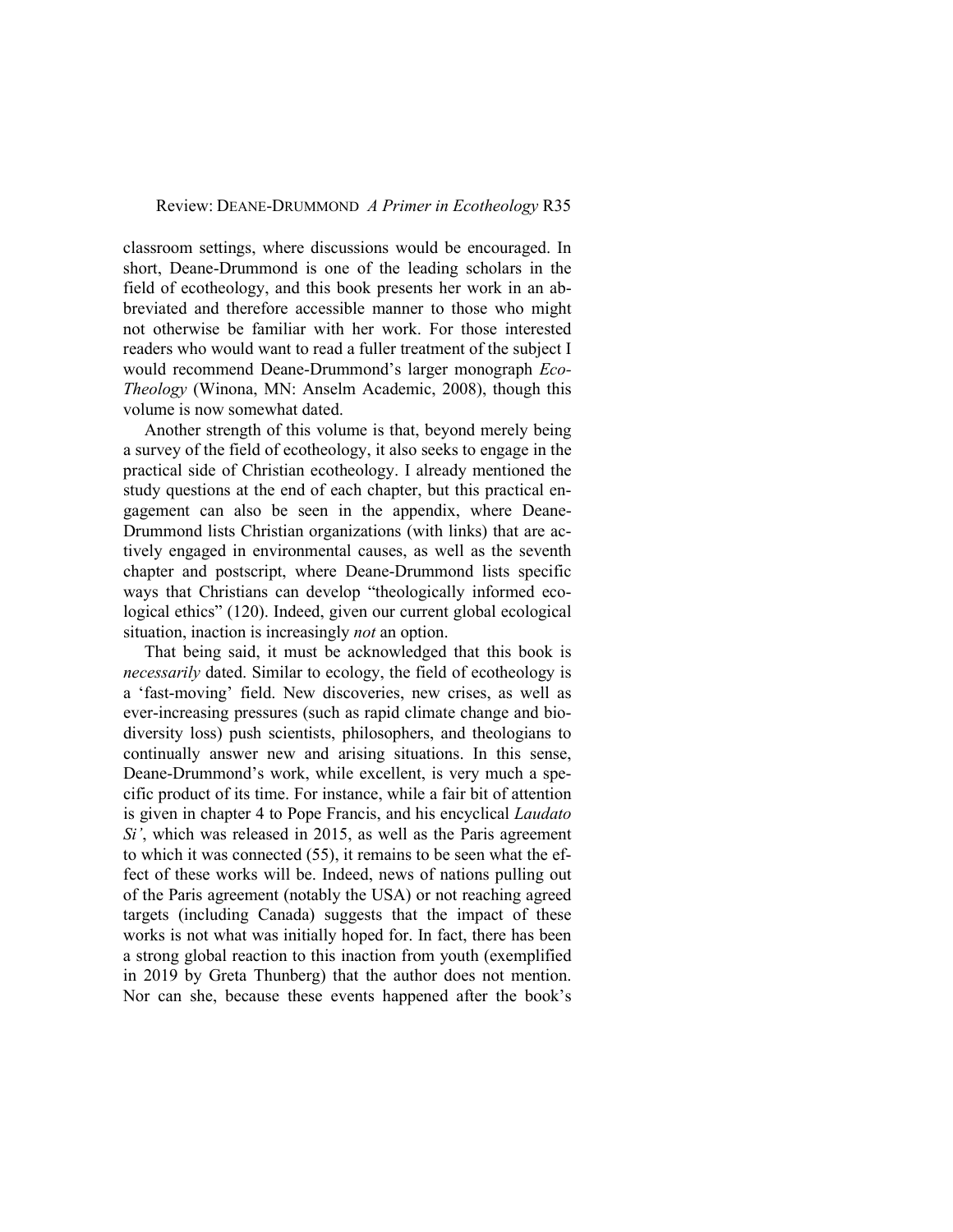## R36 *McMaster Journal of Theology and Ministry* 20

publication, and it would be unfair to expect this. This volume is important and, as I mentioned, is a good introduction to the field of ecotheology. However, I would simply caution the reader that the field of ecotheology is quickly changing and constantly evolving. Due to this factor, even given the relatively recent publication date (2017), this volume is unable to address all the current issues of this field.

Second, there are some areas where I disagree slightly with Dean-Drummond's characterizations of certain issues. For instance, in her discussion of agrarianism, Deane-Drummond does little to distinguish the older agrarian thinking of John Muir and Henry David Thoreau, which was arguably more romantic in its outlook, from the newer agrarian thinking of individuals like Wes Jackson, which focuses more on a recognition of the interrelatedness of ecosystems and the practicalities that implies. This is, however, a disagreement of nuance, and it is appreciated that Deane-Drummond even raises this area of thought, as I personally think it one the most important fields of ecological thinking for the North American context, where consumerism and industrialized agriculture have often caused so much ecological damage.

Finally, the greatest weakness that I see in the volume is the one that the author herself admits. As Deane-Drummond notes, "I am conscious in writing this book there is so much more that I could have done; this book is really a sampling of ideas rather than anything more comprehensive" (xi). She goes on, "I hope that my academic colleagues . . . will forgive me if some of their most treasured ideas or even books or articles do not appear here" (xi). Forgiveness is unnecessary, but it was disappointing to see areas of Protestant and Evangelical thought underrepresented. It should be said that this critique is entirely selfish and pragmatic. As someone who largely works and worships within these traditions, which are not necessarily known for any sort of ecological awareness, it is helpful to be able highlight theological voices from within these traditions as I find people are: (1) more inclined to listen to them; or (2) be encouraged that ecological concerns are in fact a valid expression of their faith. Thus, for those within Protestant, and especially Evangelical, traditions